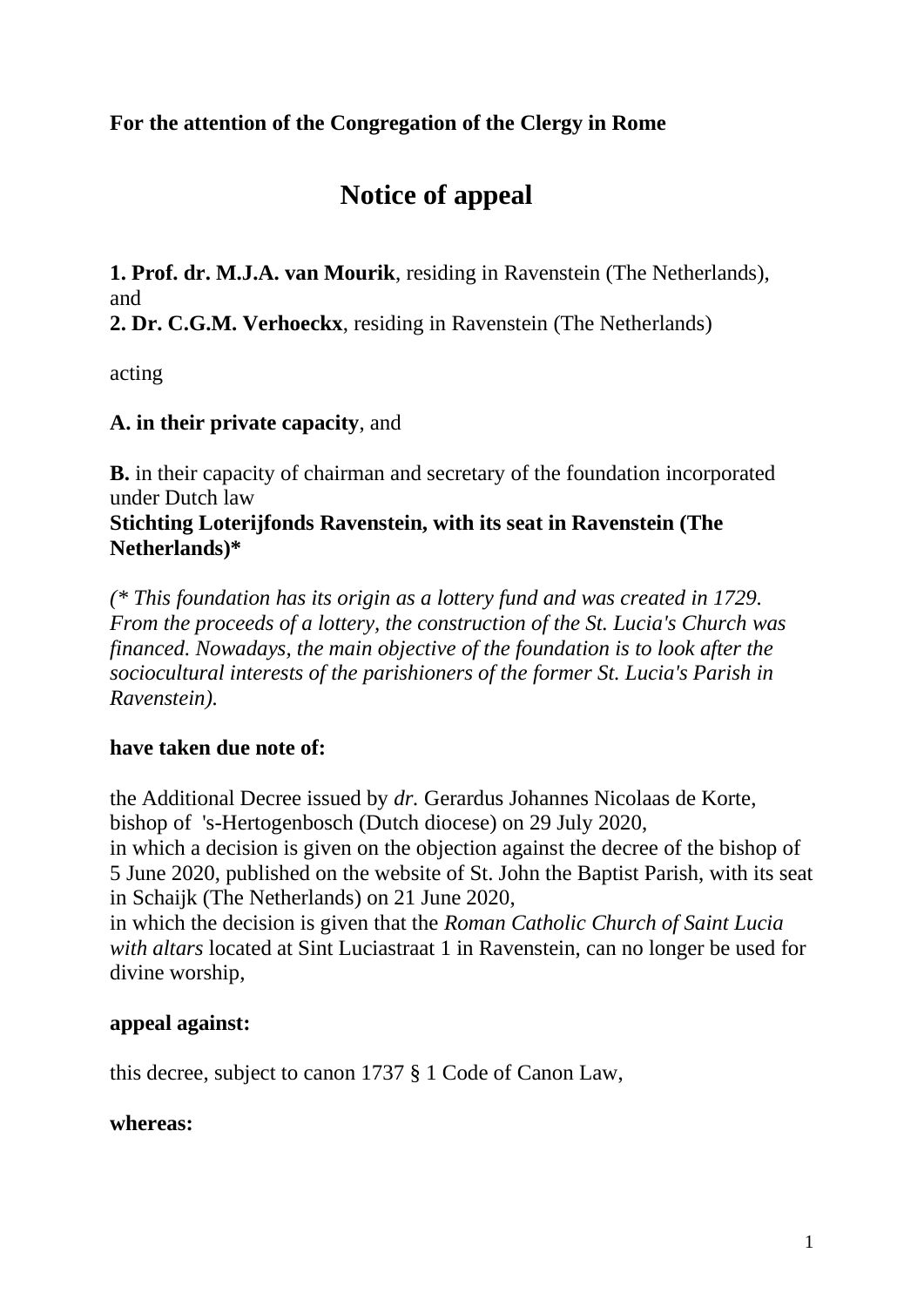1. the objection primarily relates to the fact that the bishop decided that the Saint Lucia's Church in Ravenstein can no longer be used for divine worship, even though the parochial church council did not consult the catholic community (the parishioners) of Ravenstein in any way prior to this decision;

2. none of the seats in the parochial church council of St. John the Baptist Parish, with its seat in Schaijk - located at 9 km from Ravenstein - of which the Saint Lucia's Parish of Ravenstein forms a part as of the extinctive union in 2015, is held by a parishioner from Ravenstein, due to serious communication problems;

3. the bishop acknowledges that the parishioners and population of Ravenstein were not heard, however without putting forward a convincing defence when referring to the '*many moments of contact and consultation with the location council, parishioners, interested parties, government, experts and the diocese';* 4. after all, as far as we are aware, the decision that the church was not to be used any longer for divine worship was not included in the agenda of the 'moments of contact and consultation' referred to above and these moments were not expressly intended to hear the parishioners on that decision;

5. the appellants would be pleased to substantiate the above with further information, if need be in your session, provided that they are allowed inspection of the list of the 'moments of contact and consultation', which list they have not been allowed to inspect to date, hereby expressly requesting to be allowed to inspect said list;

6. the catholic community of Ravenstein did not learn until 15 June 2020, through Facebook, that the church, together with the presbytery, was sold and could no longer be used for divine worship as of 1 July 2020;

## **whereas furthermore:**

7. the appellants had wanted to contest the intended decision that the church was not to be used for divine worship any longer with a discussion on the (accumulation of) '*grave causes*' required by canon 1222 § 2 Code of Canon Law for such a decision;

8. in the objection - the contents of which are to be regarded as known and included herein - questions were raised about these causes that are not answered or not truly answered in the additional decree;

9. great weight is given continually to the structural condition of the church, while precisely this grave cause, if even real at all, disappears when implementing the intention to dispose of the church;

10. the commitment of the community of Ravenstein to St. Lucia's Church is demonstrably strong, which is also evidenced by the demonstration of 14 September 2019, directed against the failure to communicate of the parochial church council (**see annex 1**) and other meetings organized by the people of Ravenstein in 2018 and 2019;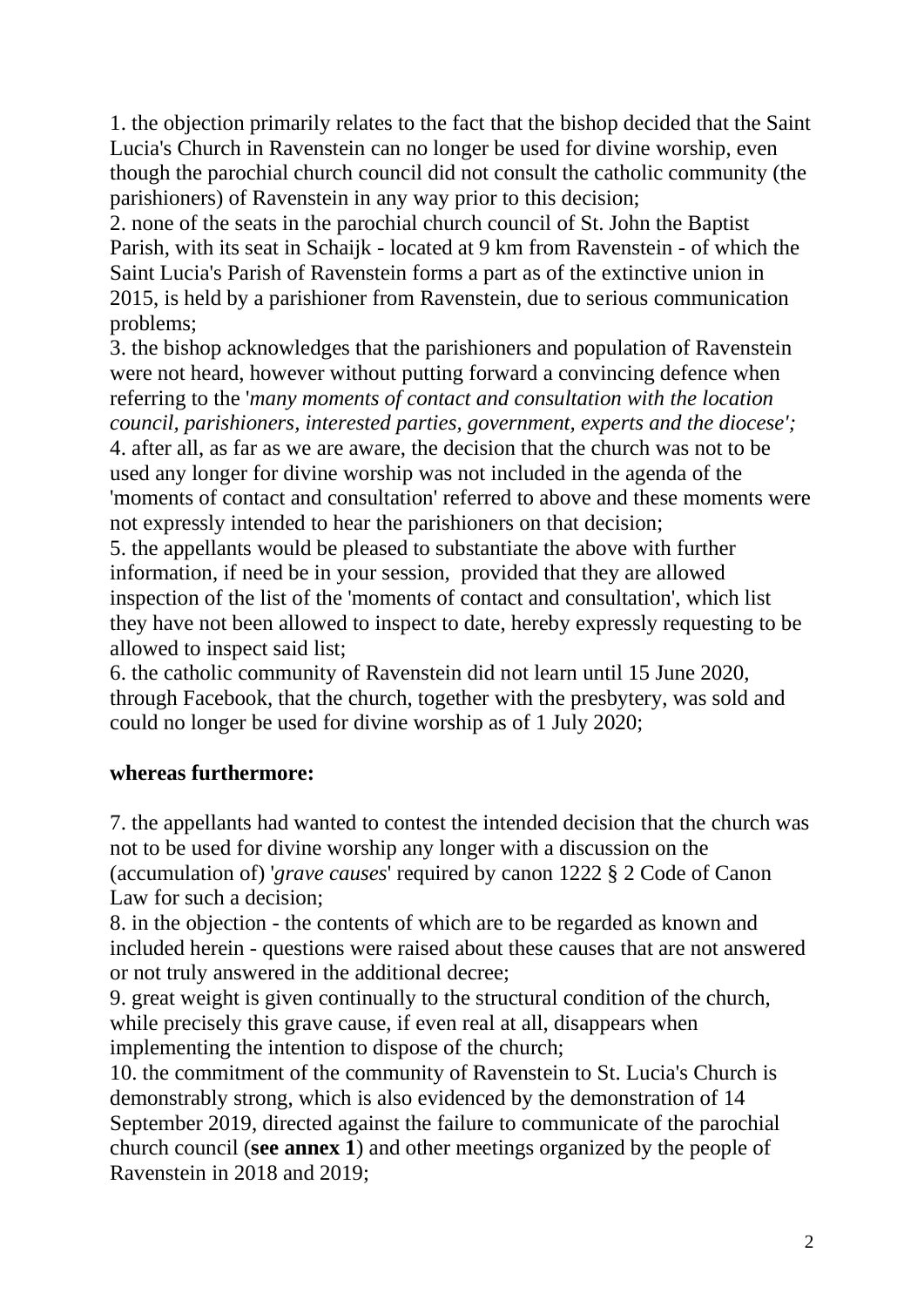11. the possibility of the disposal of the church without decommissioning it, so that it can be used for divine worship while also given it a profane but not sordid use, has not been truly investigated;

12. such an investigation would have been logical given that the intended acquirer of the church is a newly created foundation with sociocultural objects and Stichting Loterijfonds Ravenstein as well intends a profane but not sordid use;

13. the foundation Stichting Loterijfonds Ravenstein, created in 1729, is as well willing to acquire the church, provided that it can still be used for divine worship, which possibillity is not investigated at all.;

### **whereas moreover:**

14. the parochial church council and the diocese do not favourably consider the special history of St. Lucia's Church in the historical city of Ravenstein (anno 1360) and as a result, the cultural-historical identity of Ravenstein is seriously harmed;

15. the church was built in 1735, in a century in which Land van Ravenstein, ruled by German Electors, was an oasis of religious freedom in the Calvinistic Dutch Republic;

16. the baroque style and baroque interior are closely linked to the Order of Jesuits, who served the Ravenstein 'mission' from Emmerich (Germany) from 1643 to 1772;

17. all art treasures linked to the divine worship in this church also form a bond with many previous generations of parishioners and these bonds should not be broken by deciding unnecessarily that the church is no longer to be used for divine worship and removing the art treasures;

18. this was nevertheless done in the course of the objection proceedings and contrary to all rules of law and decency (**see annexes 2** *et seq.*);

19. it should not be possible that the city of Ravenstein, founded in 1360, has to continue without a catholic church;

## **having regard to these considerations, they request**

that the objection against the Decree of the bishop of 's-Hertogenbosch of 5 June 2020 and his Additional Decree of 29 July 2020, jointly containing the decision that

*as of 1 July 2020, St. Lucia's Church of Ravenstein can no longer be used for divine worship,*

## **be declared well-founded.**